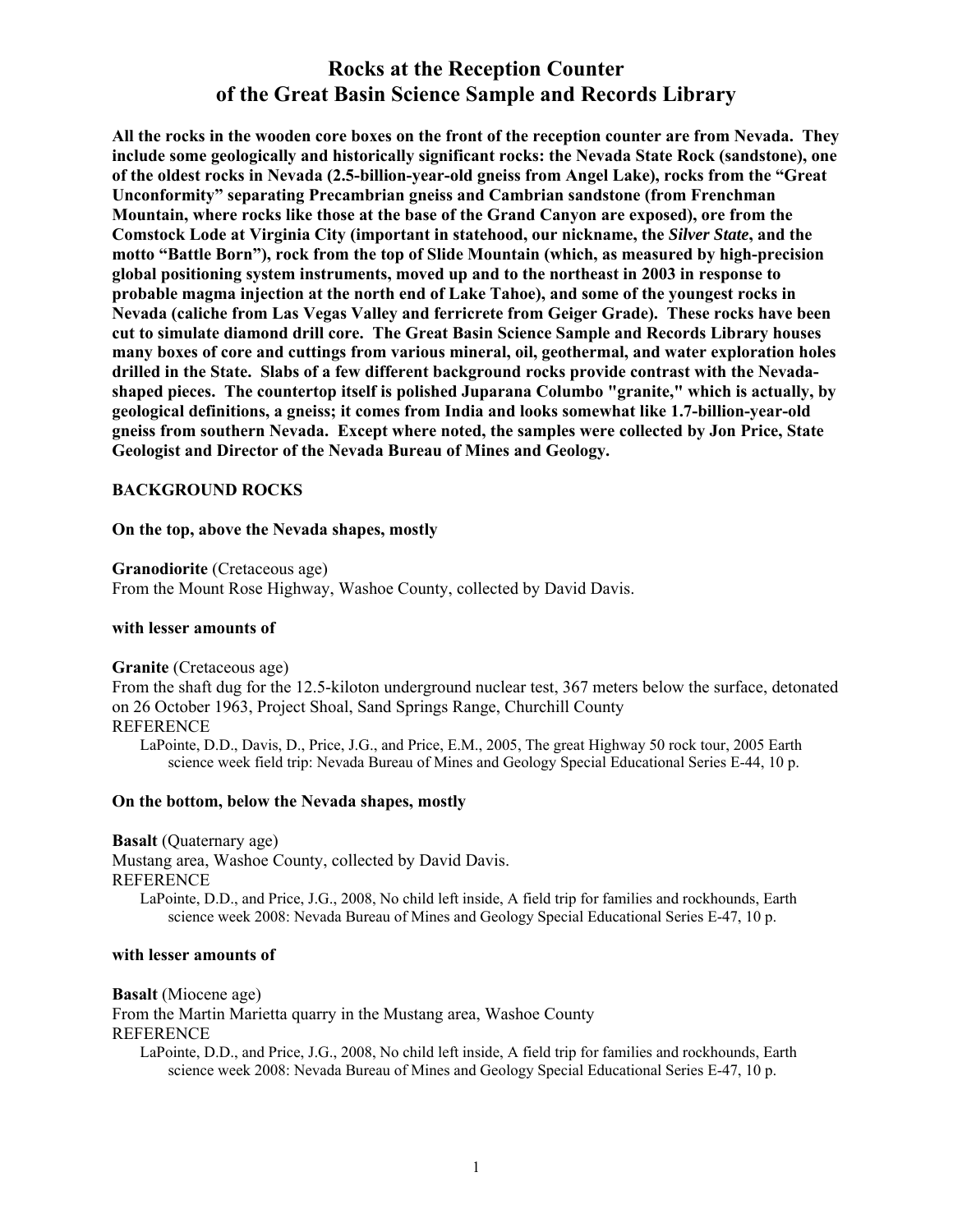### **NEVADA SHAPES**

### **The number refers to the column, starting at the left; the letter refers to the row, starting at the top.**

**1 J. Rhyolite tuff** or ignimbrite partially altered to green celadonite,  $K(Mg,Fe^{2+})(Fe^{3+},Al)Si<sub>4</sub>O<sub>10</sub>(OH)<sub>2</sub>$ , Windous Butte Formation, Grant Range, Nye County (an Oligocene volcanic-rock reservoir in the Trap Spring oil field in nearby Railroad Valley).

**2 I. Rhyolite vitric tuff** or ignimbrite (Tertiary age). Black pumice fragments occur in this brick-redcolored welded tuff, Jackpot, Elko County.

**3 H. Epidote**,  $Ca_2Al_2FeSi_3O_{12}(OH)$ , in hydrothermally altered Cretaceous granitic rock from the Pine Nut Mountains, found in a boulder in Quaternary sediments Carson Valley, Douglas County.

**4 G. Piemontite-bearing ignimbrite** (Triassic-Jurassic age). Piemontite (also spelled piedmontite,  $Ca<sub>2</sub>(Al,Mn,Fe)<sub>3</sub>(SiO4)<sub>3</sub>(OH)$ , a manganese-rich epidote) occurs as bright-red crystals; the general red color of the rock is from hematite,  $Fe<sub>2</sub>O<sub>3</sub>$ . Collected from the northwest side of Peavine Peak, Washoe County.

**5 F. Quartz**, SiO<sub>2</sub>, that has replaced bladed crystals of calcite, CaCO<sub>3</sub>. Sample from Tuscarora, Elko County, collected by Steve Castor.

REFERENCES:

Henry, C.D., Boden, D.R., and Castor, S.C., 1999, Geologic map of the Tuscarora Quadrangle, Nevada: Nevada Bureau of Mines and Geology Map 116, 1:24,000 scale, with text, 20 p.

**5 G. Tourmaline breccia**. Breccia fragments of Triassic felsic volcanic rock, Buckskin Range, Lyon County.

**6 G. Feldspar Porphyry** (Eocene age)

with feldspar crystals partially replaced by **malachite**,  $Cu_2CO_3(OH)$ <sub>2</sub> from the Phoenix Project, Battle Mountain district, Lander County.

**7 H. Conglomerate** (Tertiary age). This sample was silicified (partially replaced and cements with quartz,  $SiO<sub>2</sub>$ ) and, presumably later, pebbles and grains in the matrix were colored red with coatings of hematite,  $Fe<sub>2</sub>O<sub>3</sub>$ , sample collected south of Eagle's House, Churchill County.

**8 I. Chrysocolla.** Vein of quartz,  $SiO_2$ , chrysocolla,  $(Cu^{2+}, Al)_2H_2Si_2O_5(OH)_4nH_2O$ , and goethite, FeO(OH), plus perhaps malachite,  $Cu<sub>2</sub>(CO<sub>3</sub>)(OH)<sub>2</sub>$ , Contact, Elko County.

**9J. Sandstone** (Oligocene age). Sandstone with volcanic fragments, Wadsworth area, Washoe County.

10 J. Rhyolite tuff or ignimbrite (Tertiary age), Lincoln County.

**10 K. Copper vein in granodiorite** (Jurassic age). Vein of quartz, SiO<sub>2</sub>, and chrysocolla,  $(Cu^{2+}, Al)_2H_2Si_2O_5(OH)_4$  nH<sub>2</sub>O, plus perhaps malachite,  $Cu_2(CO_3)(OH)_2$ , Contact, Elko County.

**11 J. Sandstone** (Aztec Sandstone, Jurassic age)

collected near Colorrock quarry, Muddy Mountains, southwest of Valley of Fire, Clark County. This sample contains one small (4 mm diameter) hematite (Fe<sub>2</sub>O<sub>3</sub>) concretion.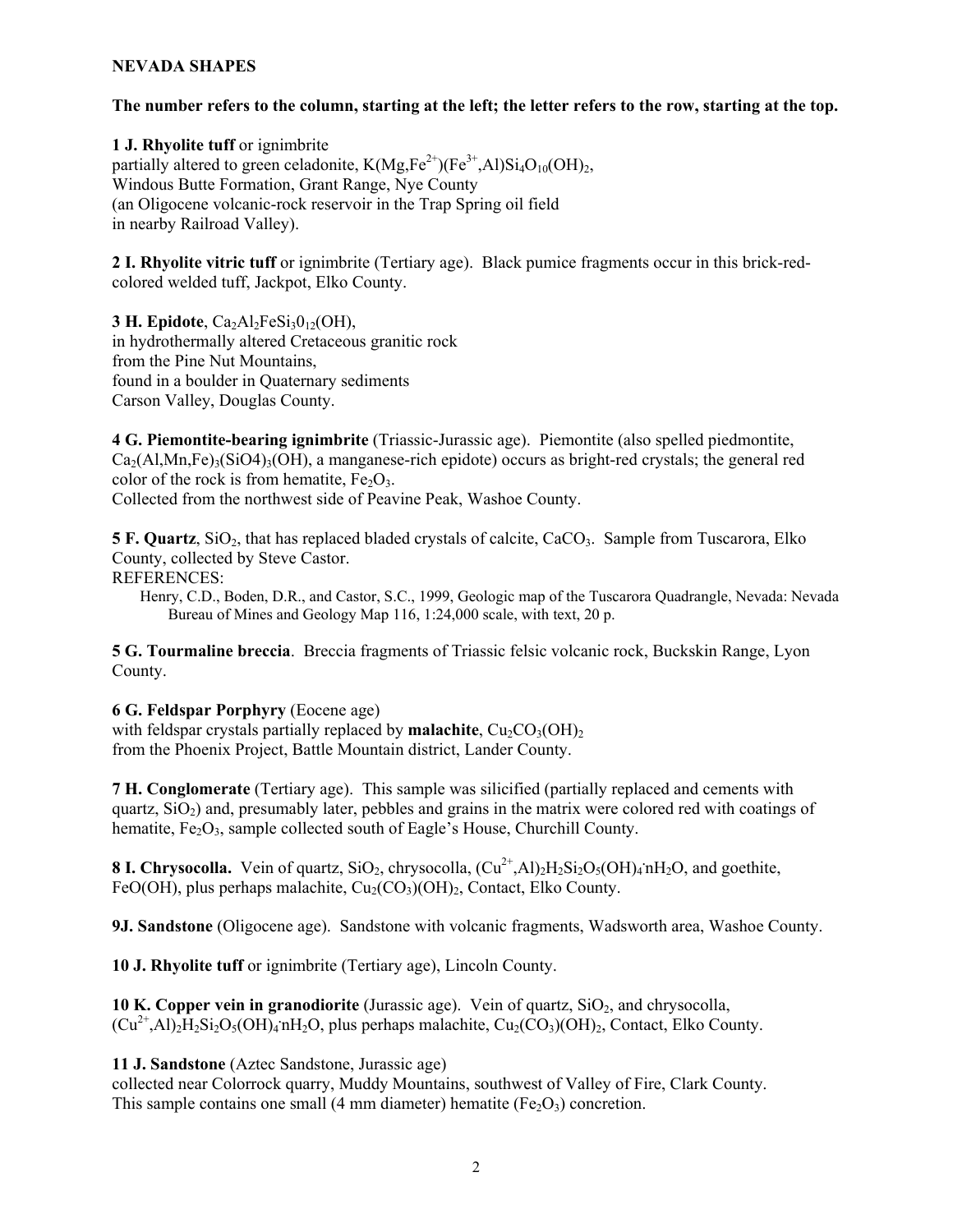## **11 K. Pebble-rich sandstone** (Tapeats Sandstone, Cambrian age)

collected above the "Great Unconformity" (between the Precambrian and Paleozoic eras) at the base of Frenchman Mountain, south of Lake Mead Boulevard, Las Vegas, Clark County. This sample contains small pebbles.

**11 L. Gneiss** (Precambrian age), dominated by felsic minerals (orthoclase, KAlSi<sub>3</sub>O<sub>8</sub>, plagioclase,  $NaAlSi<sub>3</sub>O<sub>8</sub>-CaAl<sub>2</sub>Si<sub>2</sub>O<sub>8</sub>$ , and quartz,  $SiO<sub>2</sub>$ ) with less biotite,  $K(Mg<sub>5</sub>Fe)<sub>3</sub>AlSi<sub>3</sub>O<sub>10</sub>(OH)<sub>2</sub>)$ ; collected below the "Great Unconformity" (between the Precambrian and Paleozoic eras) at the base of Frenchman Mountain, south of Lake Mead Boulevard, Las Vegas, Clark County. REFERENCE:

Tingley, J.V., Purkey, B.W., Duebendorfer, E.M., Smith, E.I., Price, J.G., and Castor, S.B., 2008, Geologic tours in the Las Vegas area, expanded edition with GPS coordinates: Nevada Bureau of Mines and Geology Special Publication 16, 144 p.

## **12 J. Sandstone** (Aztec Sandstone, Jurassic age)

collected by Dennis Bryan near Red Rock Canyon, Spring Mountains, Clark County. REFERENCE:

Tingley, J.V., Purkey, B.W., Duebendorfer, E.M., Smith, E.I., Price, J.G., and Castor, S.B., 2008, Geologic tours in the Las Vegas area, expanded edition with GPS coordinates: Nevada Bureau of Mines and Geology Special Publication 16, 144 p.

## **12 K. Sandstone** (Tapeats Sandstone, Cambrian age)

collected above the "Great Unconformity" (between the Precambrian and Paleozoic eras) at the base of Frenchman Mountain, south of Lake Mead Boulevard, Las Vegas, Clark County. This sample contains splotches of brown goethite (FeO(OH)).

**12 L. Mafic gneiss** (Precambrian age), dominated by biotite,  $K(Mg,Fe)$ <sub>3</sub>AlSi<sub>3</sub>O<sub>10</sub>(OH)<sub>2</sub>) with lesser amounts of felsic minerals (orthoclase,  $KASi<sub>3</sub>O<sub>8</sub>$ , plagioclase,  $NaASi<sub>3</sub>O<sub>8</sub>-CaA<sub>2</sub>Si<sub>2</sub>O<sub>8</sub>$ , and quartz,  $SiO<sub>2</sub>$ ); collected below the "Great Unconformity" (between the Precambrian and Paleozoic eras) at the base of Frenchman Mountain, south of Lake Mead Boulevard, Las Vegas, Clark County. REFERENCE:

Tingley, J.V., Purkey, B.W., Duebendorfer, E.M., Smith, E.I., Price, J.G., and Castor, S.B., 2008, Geologic tours in the Las Vegas area, expanded edition with GPS coordinates: Nevada Bureau of Mines and Geology Special Publication 16, 144 p.

## **13 J. Dumortierite**,  $Al_7O_3(BO_3)(SiO_4)_{3}$ ,

is the blue- and lavender-colored mineral, with andalusite,  $A\rightarrow1.5$ io<sub>5</sub>, and quartz, SiO<sub>2</sub>, in this metamorphosed Rochester Rhyolite, Triassic Koipato Group, Champion mine, Humboldt Range, Pershing County.

(sample donated by John Fulton, son of John A. Fulton, Director of the Nevada Bureau of Mines from 1929 to 1939)

## **13 K. Dumortierite**,  $Al_7O_3(BO_3)(SiO_4)_{3}$ ,

is the purple mineral, with andalusite,  $A\rightarrow S$ iO<sub>5</sub>, and quartz,  $SiO_2$ , in this metamorphosed Rochester Rhyolite, part of the Triassic Koipato Group, Lincoln Hill, Humboldt Range, Pershing County.

## **14 J. Porphyritic rhyolite** (Eocene age)

with phenocrysts of **plagioclase**,  $(Na, Ca, K)(A1, Si)_{2}Si_{2}O_{8}$ , **quartz**,  $SiO_{2}$ , **hornblende**,  $(Ca, Na, K)_{2\cdot3}(Mg, Fe, Mn)_{3}(Al, Fe)_{2\cdot1}(Si, Al)_{8}O_{22}(O, OH, F)_{2}$ , **biotite**,  $K(Fe, Mg)$ <sub>3</sub>AlSi<sub>3</sub>O<sub>10</sub>(OH)<sub>2</sub>, and **sanidine**,  $(K, Na, Ca)(Si, Al)$ <sub>2</sub>Si<sub>2</sub>O<sub>8</sub>,

Tuscarora Mountains, Elko County.

This 39 million-year-old rock is approximately the same age as gold mineralization along the Carlin trend and many other major gold-producing areas in Nevada.

REFERENCES:

Henry, C.D., and Boden, D.R., 1998, Geologic map of the Mount Blitzen Quadrangle, Nevada: Nevada Bureau of Mines and Geology Map 110, 1:24,000 scale, with text, 20 p.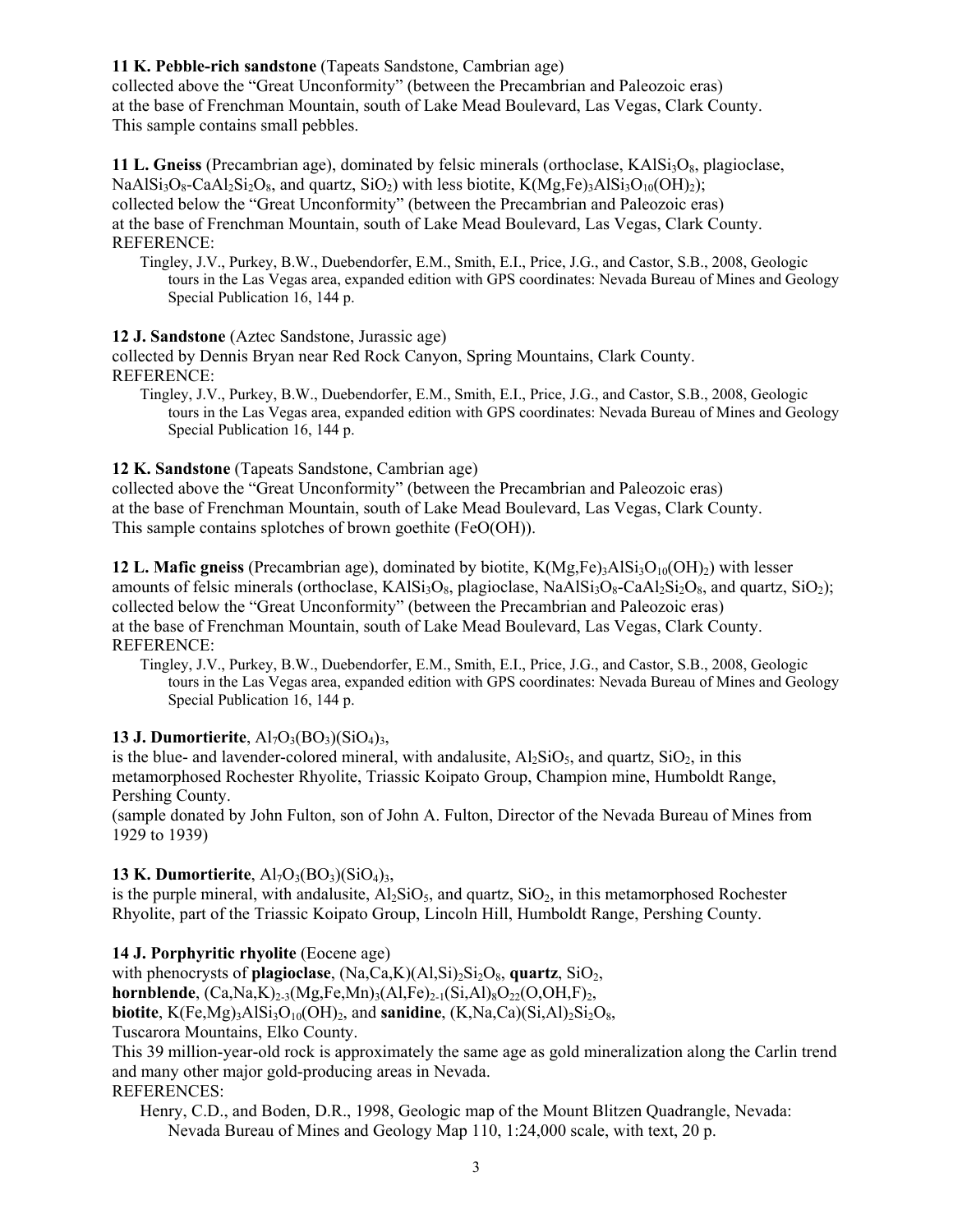Ressel, M.W., and Henry, C.D., 2006, Igneous geology of the Carlin trend, Nevada: Development of the Eocene plutonic complex and significance for Carlin-type Gold deposits: Economic Geology, v. 101, p. 347-383.

**15 I. Tuff of Castle Peak** (Miocene age), Monte Cristo Range, Esmeralda County.

### REFERENCES:

Price, J.G., and Price, E.M., 2006, Volcanic and sedimentary rocks of the Monte Cristo range, Esmeralda County, Nevada: EarthCache site, available at

http://www.nbmg.unr.edu/earthcache/MonteCristoRange.pdf.

- Stewart, J.H., Kelleher, P.C., and Zorich, E.A., 1994, Geologic map of the Monte Cristo Range area, Esmeralda and Mineral Counties, Nevada: U.S. Geological Survey Miscellaneous Field Studies Map MF-2260, 1:62,500 scale, with text, 15 p.
- **16 H. Tuff of Hoover Dam** (Tertiary age). From the walls of Hoover Dam, Clark County.

**17 G. Flow-banded rhyolite** (Tertiary age), Elko County.

**18 F. Rhyolite** (Miocene age)

with quartz,  $SiO<sub>2</sub>$ , blackened by alpha radiation damage

Toano Range, Elko County.

REFERENCE: Price, J.G., Castor, S.B., and Miller, D.M., 1992, Highly radioactive topaz rhyolites of the Toano Range, northeastern Nevada: American Mineralogist, v. 77, p. 1067-1073.

**19 E. Granite** (Cretaceous age). From the shaft dug for the 12.5-kiloton underground nuclear test, 367 meters below the surface, detonated on 26 October 1963, Project Shoal, Sand Springs Range, Churchill County.

**REFERENCE** 

LaPointe, D.D., Davis, D., Price, J.G., and Price, E.M., 2005, The great Highway 50 rock tour, 2005 Earth science week field trip: Nevada Bureau of Mines and Geology Special Educational Series E-44, 10 p.

20 D. Anhydrite (Jurassic age). Ca<sub>2</sub>S0<sub>4</sub>, metamorphosed Jurassic marine gypsum, Ca<sub>2</sub>S0<sub>4</sub>2H<sub>2</sub>O, from the Empire gypsum mine, Pershing County.

21 C. Anhydrite (Jurassic age). Ca<sub>2</sub>S0<sub>4</sub>, metamorphosed Jurassic marine gypsum, Ca<sub>2</sub>S0<sub>4</sub>2H<sub>2</sub>O, from the Adams Claim (Art Wilson Co.) gypsum mine, Virginia Range, Lyon County.

**21 D. Basalt** (Miocene age), From the Martin Marietta quarry near Mustang, Washoe County.

**22 D. Barite**, BaSO4 (Paleozoic age, bedded, sedimentary). Sample from the P&S mine, Nye County, collected by Steve Castor.

REFERENCE:

Papke, K.G., 1984, Barite in Nevada: Nevada Bureau of Mines and Geology Bulletin 98, 125 p.

**23 E. Chert** (Mississippian age). Monte Cristo Formation, Clark County; sample donated by Rachel Dolbier, Administrator of the W.M. Keck Earth Science and Mineral Engineering Museum, Mackay School of Earth Sciences and Engineering, University of Nevada, Reno.

## **24 F. Nevada Wonder Stone = rhyolitic air-fall tuff (Miocene age)**

This volcanic rock has an unusual origin that is tied to much of Nevada's history. Collectors call this rock "Nevada Wonder Stone." It occurs in several areas of Nevada, but this sample was found south of Eagles House in the Lahontan Mountains, southeast of Fallon, near Grimes Point, in Churchill County. The rock is a rhyolitic air-fall tuff, material ejected from a volcano about 12 million years ago. Volcanoes in western Nevada at that time were part of what is now the Cascade Mountains.

The rock has been altered by hot waters, much like hot springs, that deposited pyrite ( $FES<sub>2</sub>$ ) and quartz  $(SiO<sub>2</sub>)$ . Hot springs are still common in Nevada; some are used by geothermal power plants to produce electricity for use here and in California. This type of hydrothermal alteration is commonly associated with the gold and silver deposits that have been so important to Nevada. Nevada, the Silver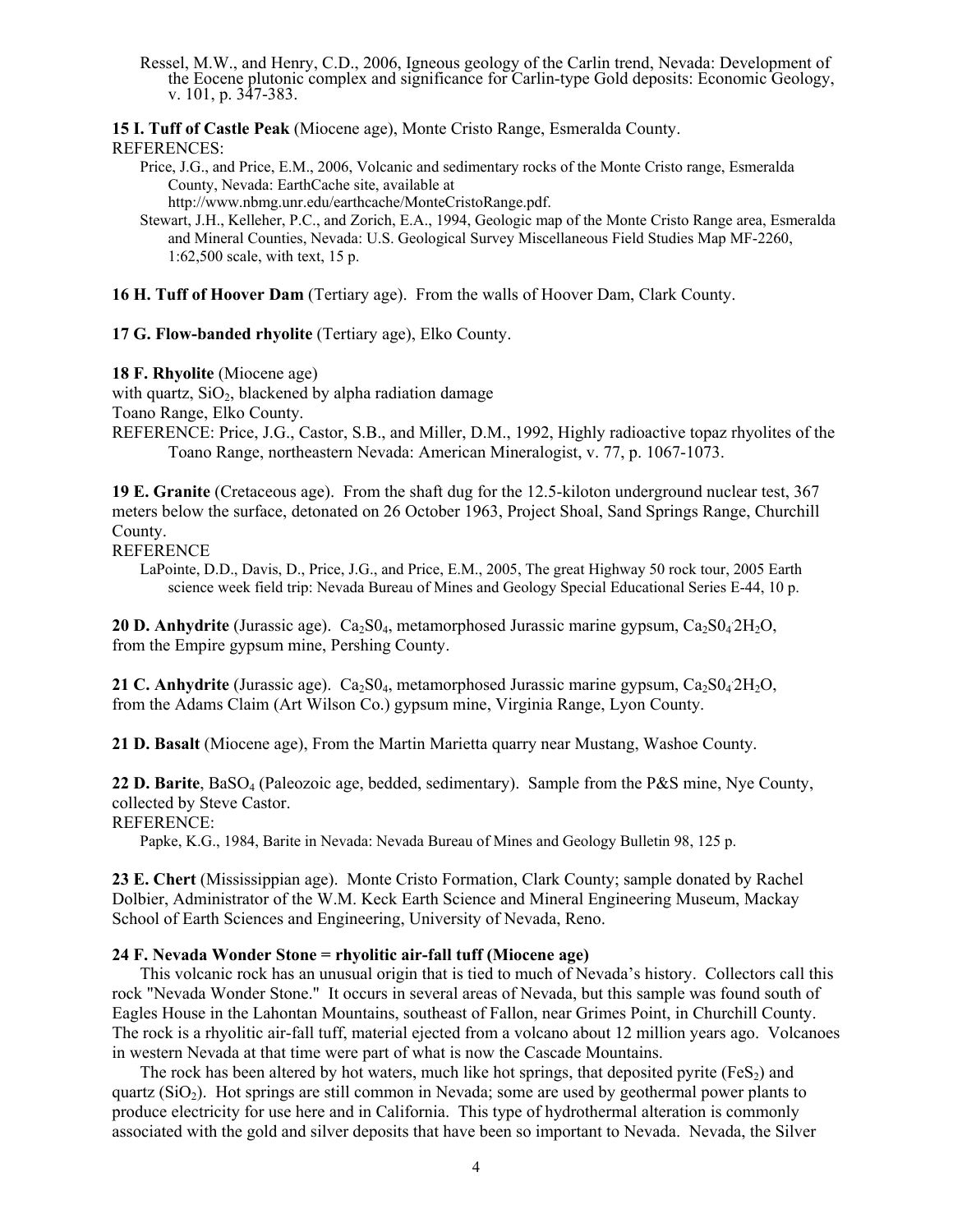State, entered the Union in 1864 because its rich silver deposits on the Comstock Lode were needed for the war (hence the mottoes "Battle Born" on the state flag and "All for Our Country" on the state seal). We are currently in the midst of the biggest gold-mining boom in American history. Nevada leads the nation in gold production and accounts for approximately 8% of current world production of gold.

Rainwater penetrated the rock and oxidized the pyrite to form liesegang bands of red hematite (Fe $\Omega_3$ ) and orange and brown goethite (FeO(OH)). Erosion broke pieces of the rock from its outcrop, and streams carried pebbles to the shore of Lake Lahontan, which covered much of western Nevada during the Pleistocene Epoch. The pebbles were tumbled and polished by the streams and by wave action along the shore of the lake about 13,000 years ago. Today, remnants of ancient Lake Lahontan include Pyramid Lake and Walker Lake.

Prehistoric people, who hunted and drew petroglyphs along the shore of the lake, occasionally used this rock for stone tools. Smooth pebbles reportedly have therapeutic value as worry stones.

**25 E. Flow-banded rhyolite** (Miocene age). From the Martin Marietta quarry near Mustang, Washoe County.

**26 D. Algal limestone (Miocene age)**. Sample from the Horse Spring Formation, White Basin, Clark County, collected by Steve Castor.

REFERENCE:

Castor, S.B., 1993, Borates in the Muddy Mountains, Clark County, Nevada: Nevada Bureau of Mines and Geology Bulletin 107, 31 p.

**26 E. Flow-banded rhyolite** (Miocene age), Monte Cristo Range, Esmeralda County.

**27 E. Aplite** (Cretaceous rock, metamorphosed during Tertiary extension), Drinkwater pit, Mineral Ridge, Esmeralda County.

**28 F. Ore from the Comstock Lode** at Virginia City, Storey County (Miocene age). This piece of the Comstock Lode, with quartz,  $SiO_2$ , with pyrite,  $FeS_2$ , and possibly argentite, Ag<sub>2</sub>S, came from the Loring cut near the Fourth Ward School. Silver from the Comstock was vital for Nevada's statehood in 1864; it gave rise to our nickname, the *Silver State*, and the motto "Battle Born." REFERENCE:

Hudson, D.M., Castor, S.B., and Garside, L.J., 2002, Preliminary geologic map of the Virginia City Quadrangle, Nevada: Nevada Bureau of Mines and Geology Open-File Report 03-15, 1:24,000 scale.

29 G. Veinlet of quartz, SiO<sub>2</sub>, with sphalerite, ZnS, chalcopyrite, CuFeS<sub>2</sub>, and galena, PbS, in altered andesite from the ore stockpile at the Kendall cut on the Comstock Lode, Virginia City, Storey County. The ore is Miocene in age.

REFERENCE:

Hudson, D.M., Castor, S.B., and Garside, L.J., 2002, Preliminary geologic map of the Virginia City Quadrangle, Nevada: Nevada Bureau of Mines and Geology Open-File Report 03-15, 1:24,000 scale.

**30 H. Andesitic breccia** (Miocene age). Sample of propylitic alteration (characterized by pistachio-green epidote, Ca<sub>2</sub>Al<sub>2</sub>FeSi<sub>3</sub>0<sub>12</sub>(OH), and dark green chlorite,  $(Mg,Fe,Al)_{3}(Al,Si)_{4}O_{10}(OH)_{2}(Mg,Fe)_{3}(OH)_{6}$ , that is characteristic of the country rock in the vicinity of the Comstock Lode, Virginia City, Storey County. This rock, a probable lahar or mud-flow breccia composed of various volcanic rock fragments, is part of the Silver City suite.

REFERENCE:

Hudson, D.M., Castor, S.B., and Garside, L.J., 2002, Preliminary geologic map of the Virginia City Quadrangle, Nevada: Nevada Bureau of Mines and Geology Open-File Report 03-15, 1:24,000 scale.

**31 I. Rhyolite tuff** or ignimbrite (Tertiary age), Storey County. Santiago Canyon Tuff, erupted from central Nevada and deposited in the Virginia City area; later altered with green chlorite,  $(Mg,Fe,Al)_3(Al,Si)_4O_{10}(OH)_2(Mg,Fe)_3(OH)_6$ , replacing some of the pumice fragments. This propylitic alteration occurs in a wide area around the Comstock Lode. REFERENCE: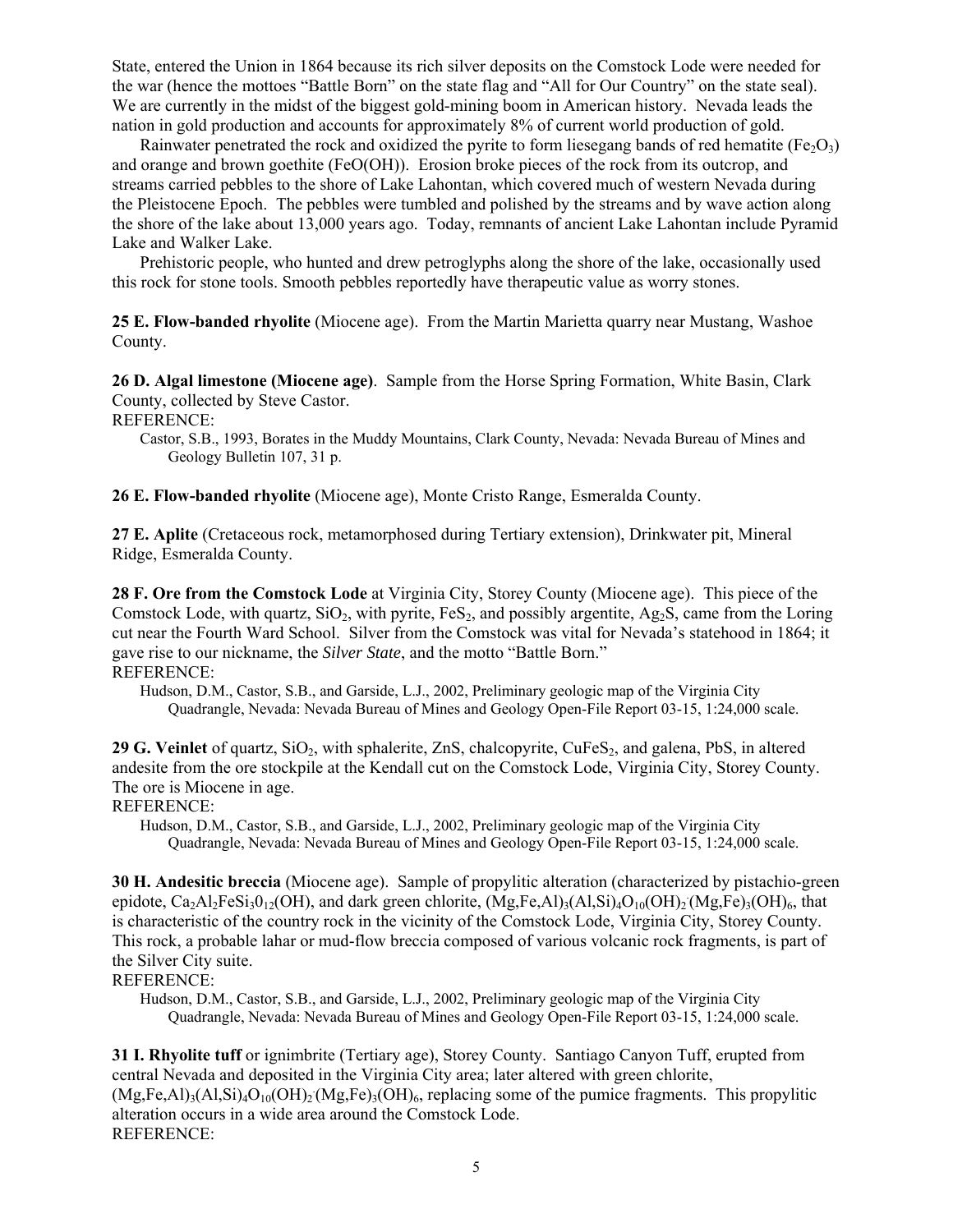Hudson, D.M., Castor, S.B., and Garside, L.J., 2002, Preliminary geologic map of the Virginia City Quadrangle, Nevada: Nevada Bureau of Mines and Geology Open-File Report 03-15, 1:24,000 scale.

**32 J. Diorite** (Miocene age). Sample of the Davidson Diorite collected from the Loring cut near the Fourth Ward School in Virginia City, Storey County. This rock, as are many rocks near the Comstock Lode, is characteristic of propylitic alternation, with patches of white albite,  $NaAlSi<sub>3</sub>O<sub>8</sub>$ , and dark green chlorite,  $(Mg, Fe, Al)_3 (Al, Si)_4 O_{10}(OH)_2 (Mg, Fe)_3(OH)_6$ .

REFERENCE:

Hudson, D.M., Castor, S.B., and Garside, L.J., 2002, Preliminary geologic map of the Virginia City Quadrangle, Nevada: Nevada Bureau of Mines and Geology Open-File Report 03-15, 1:24,000 scale.

**33 K. Ferricrete**, a rock composd of fragments of other rock cemented with iron oxide (hematite,  $Fe<sub>2</sub>O<sub>3</sub>$ ) or iron oxyhydroxide (goethite, FeO(OH), from Geiger Grade, Washoe County. The fragments are hydrothermally altered Miocene volcanic rocks that have been cemented with goethite and perhaps hematite that precipitated from natural acid-rock drainage from a nearby pyrite-rich occurrence. The ferricrete is Quaternary in age.

**34 L. Sinter** (Quaternary age). Red cinnabar, HgS, and quartz, SiO<sub>2</sub>, and possible opal, SiO<sub>2</sub>'nH<sub>2</sub>O, where the new limited access portion of U.S. Highway 395 crosses the Steamboat hot springs, Washoe County.

**35 L. Conglomerate** (probably Quaternary age). Silicified and pyritized congrlomerate from the Lewis and Crofoot gold mine, Sulphur, Humboldt County.

**35 M. Quartz monzonite** (Jurassic age), Austin, Lander County.

**36 L. Tufa** (calcite, CaCO<sub>3</sub>), Quaternary age, collected east of Grimes Point, Churchill County. REFERENCE

LaPointe, D.D., and Price, J.G., 2008, No child left inside, A field trip for families and rockhounds, Earth science week 2008: Nevada Bureau of Mines and Geology Special Educational Series E-47, 10 p.

### **36 M. Skarn**

a contact metamorphosed Mesozoic carbonate rock along the contact with a Cretaceous granitic rock, with **thulite, manganese-rich clinozoisite**,  $Ca_2(Al,Mn)$ <sub>3</sub> $Si_3O_{12}(OH)$  – the pink mineral, and **diopside**,  $CaMgSi<sub>2</sub>O<sub>6</sub> -$  the green mineral

Gabbs Valley Range, north of Luning, Mineral County.

**36 N. Molybdenum vein in granodiorite** (Cretaceous age). Vein of quartz, SiO<sub>2</sub>, pyrite, FeS<sub>2</sub>, molybdenite,  $MoS<sub>2</sub>$ , and orthoclase,  $KAISi<sub>3</sub>O<sub>8</sub>$ , in granodiorite, Springer mine, Eugene Mountains, Humboldt County.

REFERENCE:

Thole, R.H., and Prihar, D.W., 1998, Geological map of the Eugene Mountains, northwestern Nevada: Nevada Bureau of Mines and Geology Map 115, 1:24,000-scale.

**37 L. Coquina** (freshwater limestone composed almost entirely of gastropod fossils, cemented by calcite, CaCO<sub>3</sub>), Pleistocene age, Mopung Hills, Churchill County REFERENCE

LaPointe, D.D., and Price, J.G., 2008, No child left inside, A field trip for families and rockhounds, Earth science week 2008: Nevada Bureau of Mines and Geology Special Educational Series E-47, 10 p.

**37 M. Tourmaline breccia**. Breccia fragments of Triassic(?) mafic igneous rock are cemented by finely intergrown quartz  $(SiO_2)$  and black tourmaline (schorl,  $NaFe<sub>3</sub>Al<sub>6</sub>(BO<sub>3</sub>)<sub>3</sub>Si<sub>6</sub>O<sub>18</sub>(OH)<sub>4</sub>$ ) in a vein exposed about 3 km northeast of Mound House (east of Carson City), Lyon County. Coarsely crystalline pink calcite is also found as cement. The mafic igneous rock fragments are lightened (probably albitized – replace with albite,  $NaAlSi<sub>3</sub>O<sub>8</sub>$  along and in the vein. Fragments of the vein are found in gravel under  $\sim$ 27 Ma ash-flow tuff about 2 km to the east. Sample number GRE-129C, donated by Larry Garside.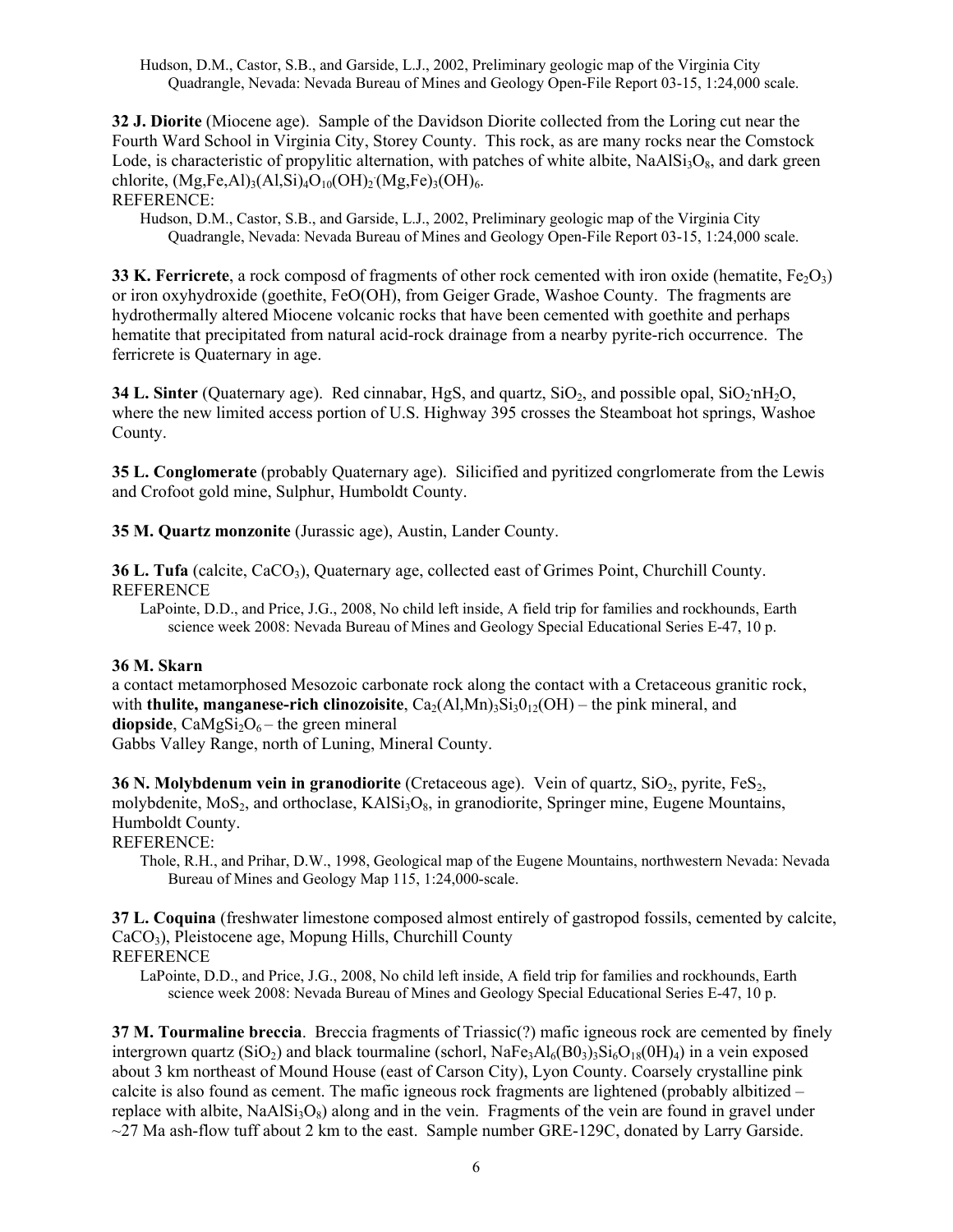REFERENCES:

- Bingler, E.C., 1977, Geologic map of the New Empire Quadrangle, Nevada: Nevada Bureau of Mines and Geology Map 59.
- Gianella, V.P., 1936, Geology of the Silver City District and the southern portion of the Comstock Lode, Nevada: Nevada Bureau of Mines and Geology Bulletin 29 [University of Nevada Bulletin, v. 30, no 9], 108 p.

**37 N. Gneiss** (Archean age, 2.5 billion years old), Angel Lake, East Humboldt Range, Elko County. REFERENCE

Lush, A. P., A. J. McGrew, A. W. Snoke, and J. E. Wright, 1988, Allochthonous Archean basement in the East Humboldt Range, Nevada: Geology v. 16, p. 349-353.

**38 L. Caliche** (Quaternary age). Summerlin subdivision, Las Vegas Valley, with pebbles of Paleozoic limestone, sandstone, and chert and Jurassic sandstone eroded from the Spring Mountains to the west, Clark County.

**38 M. Andesite** (Tertiary age). Monte Cristo range, Esmeralda County. REFERENCES:

Price, J.G., and Price, E.M., 2006, Volcanic and sedimentary rocks of the Monte Cristo range, Esmeralda County, Nevada: EarthCache site, available at

http://www.nbmg.unr.edu/earthcache/MonteCristoRange.pdf.

Stewart, J.H., Kelleher, P.C., and Zorich, E.A., 1994, Geologic map of the Monte Cristo Range area, Esmeralda and Mineral Counties, Nevada: U.S. Geological Survey Miscellaneous Field Studies Map MF-2260, 1:62,500 scale, with text, 15 p.

**38 N. Gneiss** (age uncertain – perhaps Cretaceous or Tertiary). Ruby Mountains, Elko County.

**39 L. Basalt (Quaternary age)**. Sample from Lunar crater, Nye County, collected by Steve Castor. This sample contains large crystals of olivine,  $(Mg,Fe)SiO<sub>4</sub>$ , and clinopyroxene,  $(Mg,Fe,Ca)SiO<sub>3</sub>$ . REFERENCE:

Price, J.G., and Price, E.M., 2006, Easy Chair crater: EarthCache site, available at http://www.nbmg.unr.edu/earthcache/EasyChairCrater.pdf.

**39 M. Dolomite** (Cambrian age). Notch Peak Dolomite, Pequop Mountains, Elko County. This rock exhibits "zebra dolomite" texture in which the original (sedimentary-diagenetic) dolomite has been partially recrystallized to form white bands or course dolomite. The sample also contains chert.

**40 L. Siltstone** (Eocene age). This tuffaceous siltstone from the Dead Horse Tuff, contains leaf fossils. Copper Basin, Lander County. The sample was collected and donated by Steve Fechner, U.S. Forest Service.

**41 K. Dolomite** (Devonian age). Simonson Dolomite, with *Amphipora* fossils (a reservoir rock for oil in other parts of Nevada), from the Bruffey Canyon area in the Piñon Range, Eureka County.

**42 J. Siltstone** (Triassic age). Rasberry Formation, with fossil clams (*Monotis subcircularis*), Eugene Mountains, Humboldt County. Sample collected by D.D. La Pointe. REFERENCE:

Thole, R.H., and Prihar, D.W., 1998, Geological map of the Eugene Mountains, northwestern Nevada: Nevada Bureau of Mines and Geology Map 115, 1:24,000-scale.

## **43 I. Limestone breccia**

(limestone of the Devonian Nevada Formation, mineralized during the Eocene Epoch), with goethite, FeO(OH), and hematite,  $Fe_2O_3$ , staining from oxidation of pyrite, FeS<sub>2</sub>, Gold Bar mine, Roberts Mountains, Eureka County.

## **44 H. Conglomerate**

Pennsylvanian Battle Formation from the Fortitude Mine, Battle Mountain district, Lander County.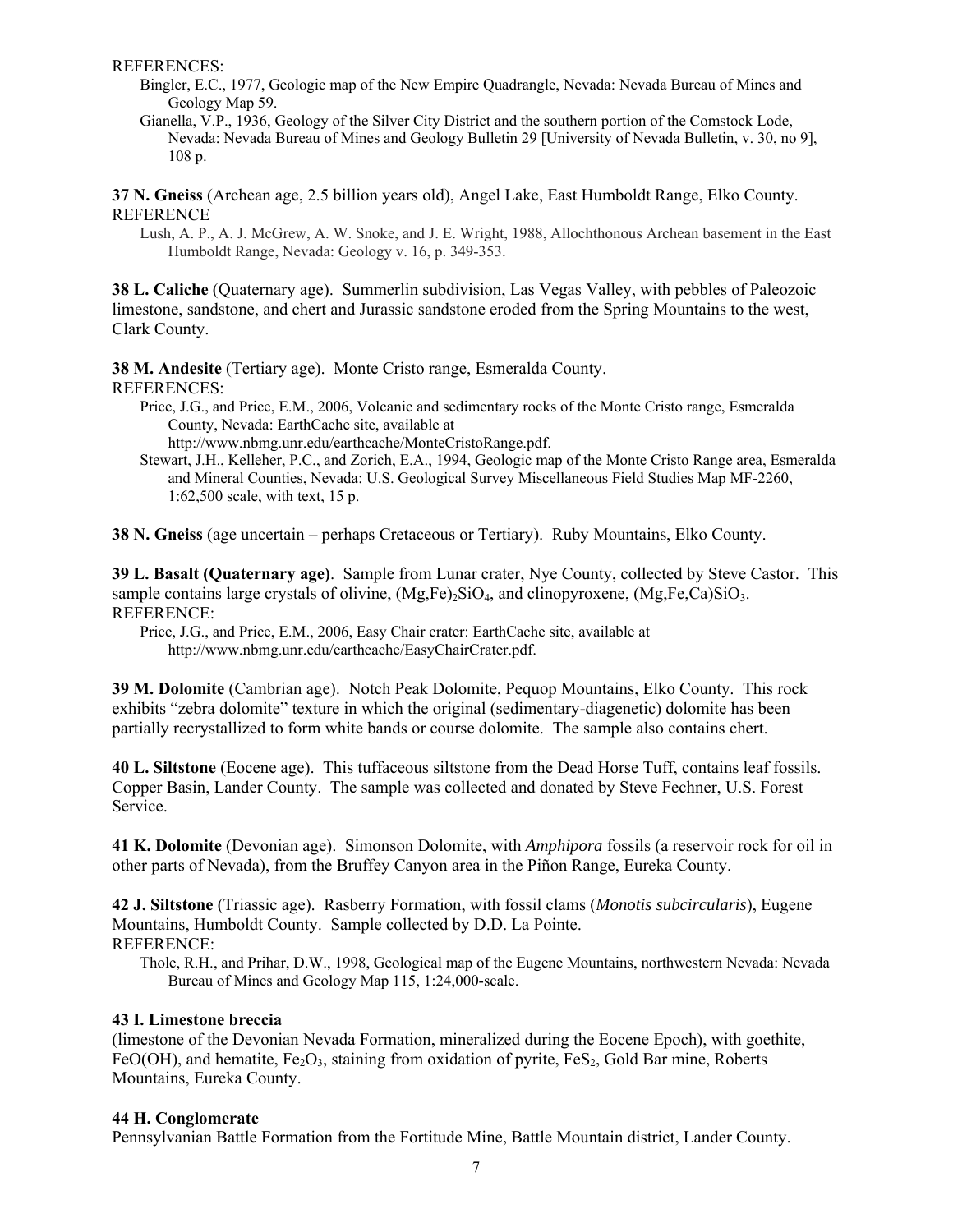**45 G. Granodiorite** (Cretaceous age). Collected from the top of Slide Mountain, Washoe County. Researchers at the Nevada Bureau of Mines and Geology and the Nevada Seismological Laboratory, in collaboration with colleagues from Caltech and the Smithsonian Institution, documented that Slide Mountain moved to the northeast 6 millimeters and upward 8 millimeters during an earthquake swarm late in 2003 deep in the Earth's crust at the northwest end of Lake Tahoe. The best explanation for the geodetic and seismic observations is magma injection.

### REFERENCES

- LaPointe, D.D., Price, J.G., Henry, C.D., Hammond, W., Smith, K., and Price, E.M., 2007, Taking the Pulse of the Earth, Slide Mountain, Steamboat Geothermal Area, and Rilite Aggregate Quarry in the Virginia Foothills, Guide for Earth Science Week Field Trip, October 20 or 21, 2007: Nevada Bureau of Mines and Geology Educational Series E-46.
- Smith, K.D., von Seggern, D., Blewitt, G., Preston, L., Anderson, J.G., Wernicke, B.P., and Davis, J.L., 2004, Evidence for deep magma injection beneath Lake Tahoe, Nevada-California: Science, doi:10.1126/science.1101304, 2004.

**45 H. Rhyolite tuff** (Tertiary age). This rock, the Caetano Tuff, erupted 33.8 million years ago from a caldera located south of the Pipeline and Cortez Hills gold deposits in Lander and Eureka Counties. Collected by Chris Henry.

## REFERENCES

- Colgan, J.P., John, D.A., Henry, C.D., and Fleck, R.J., 2008, Large-magnitude Miocene extension of the Eocene Caetano caldera, Shoshone and Toiyabe Ranges, Nevada: Geosphere, v. 4, p. 107-131.
- Gilluly, J., and Masursky, H., 1965, Geology of the Cortez Quadrangle, Nevada: U.S. Geological Survey Bulletin 1175, 117 p.
- John, D.A., Henry, C.D., and Colgan, J.P., 2008, Magmatic and tectonic evolution of the Caetano caldera, north-central Nevada: A tilted mid-Tertiary eruptive center and source of the Caetano Tuff: Geosphere, v. 4, p. 75-106.

**46 H. Fluorite**, CaF<sub>2</sub> (Tertiary age). Sample from the Daisy mine, Fluorspar Canyon, northern part of Bare Mountain, Nye County, collected by Steve Castor. According to Papke (1979), the fluorspar occurs as hydrothermal replacement bodies in dolomite of the Cambrian Nopah Formation. REFERENCE:

Papke, K.G., 1979, Fluorspar in Nevada: Nevada Bureau of Mines and Geology Bulletin 93, 77 p.

**47 I. Magnetite ore**. This rock is composed primarily of magnetite, Fe<sub>3</sub>O<sub>4</sub>, and apatite,  $Ca<sub>3</sub>(PO4)<sub>3</sub>(OH,F,CI)$ . The ore is from a hydrothermal deposit associated with the Jurassic Humboldt loppolith, a large mafic intrusion, Buena Vista mine, Churchill County.

**48 J. Massive sulfide ore** (Paleozoic age). This rock is composed primarily of pyrrhotite, Fe<sub>1-x</sub>S, with minor amounts of sphalerite, ZnS, and chalcopyrite, CuFeS<sub>2</sub>. Rio Tinto mine, Elko County.

**49 K. Hematite**,  $Fe<sub>2</sub>O<sub>3</sub>$ , vein in a Jurassic volcanic rock (**andesite**), Buckskin Range, Lyon County.

### **50 L. Andesite** (Miocene age)

underlying the Great Basin Science Sample and Records Library, Washoe County. This rock contains 58.7% silica and is typical of andesites in continental arc settings. About 10 to 20 million years ago, this part of Nevada was probably part of what today is the Cascade Range of active volcanoes.